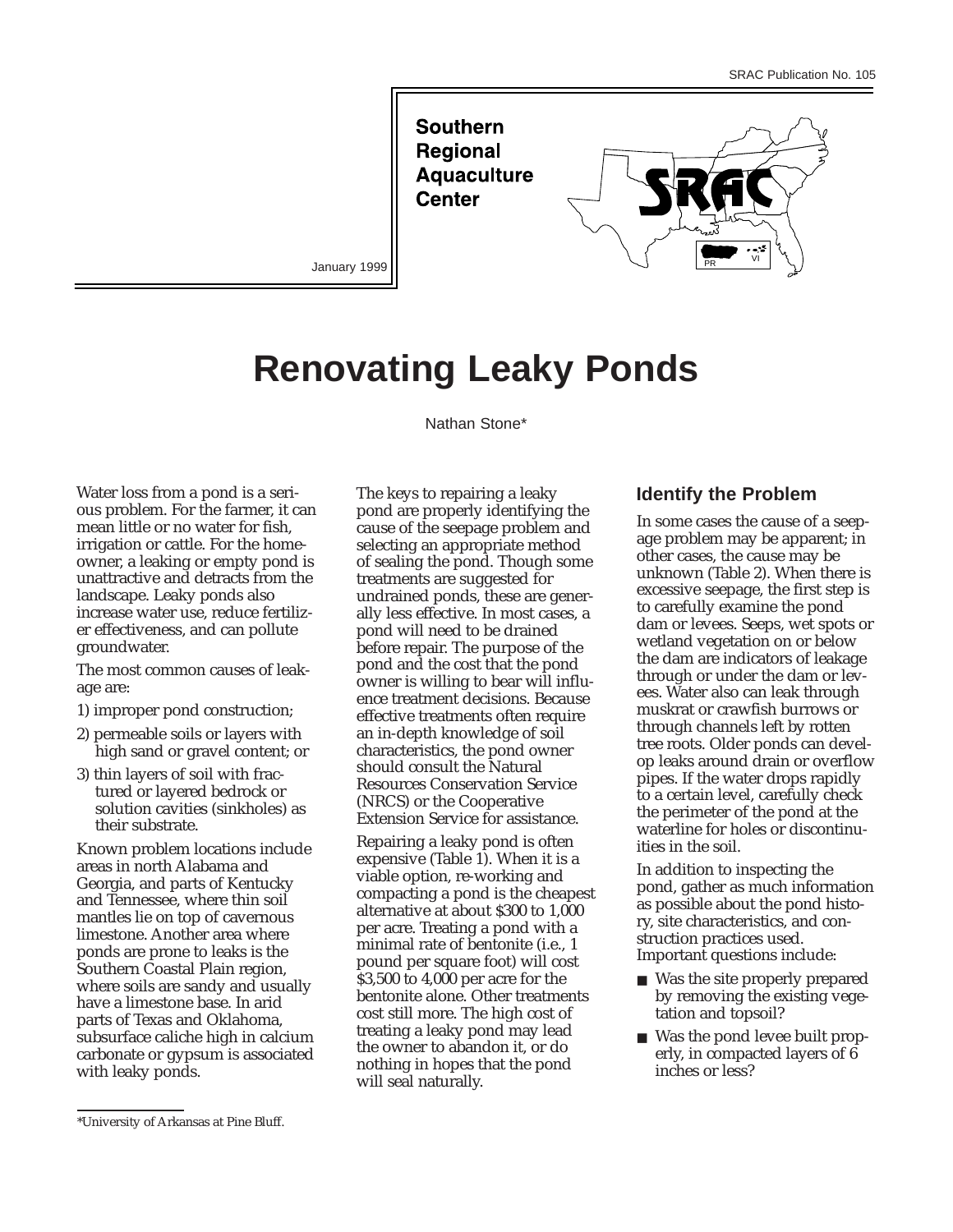**Table 1. Approximate costs of certain seepage treatments. Prices vary with quantity and location. Cost should not be the only factor in selecting a treatment, as treatments are neither equally effective nor suitable in all cases.**

|                                                                  |                                                                          |                        | <b>Approximate cost</b>                                                                                   |  |
|------------------------------------------------------------------|--------------------------------------------------------------------------|------------------------|-----------------------------------------------------------------------------------------------------------|--|
| <b>Treatment</b>                                                 |                                                                          | per sq. ft.            | per acre                                                                                                  |  |
| <b>Compaction</b>                                                |                                                                          | $$0.01 - 0.02$         | \$300-1,000                                                                                               |  |
| <b>Bentonite</b> (cost of chemical alone–compaction is required) |                                                                          | \$0.08-0.25            | \$3,500-11,000                                                                                            |  |
| Dispersants (cost of chemical alone–compaction is required)      |                                                                          |                        |                                                                                                           |  |
| salt                                                             |                                                                          | > \$0.01               | \$240-395                                                                                                 |  |
| soda ash (\$0.15-0.27/lb.)                                       |                                                                          | \$0.02-0.05            | \$650-2,400                                                                                               |  |
| TSSP (\$0.82-0.92/lb.)                                           |                                                                          | \$0.04-0.09            | \$1,800-4,000                                                                                             |  |
| STPP (\$0.61-0.64/lb.)                                           |                                                                          | \$0.03-0.06            | \$1,300-2,800                                                                                             |  |
| <b>ESS-13</b>                                                    |                                                                          | \$0.15                 | \$6,500                                                                                                   |  |
| Liners (site preparation required at extra cost)                 |                                                                          |                        |                                                                                                           |  |
| HDPE (price per roll for liner only-installation is extra)       |                                                                          |                        |                                                                                                           |  |
| $12 \text{ mil}$                                                 |                                                                          | \$0.08                 | \$3,500                                                                                                   |  |
| 20 mil                                                           |                                                                          | \$0.11                 | \$4,800                                                                                                   |  |
| 30 mil                                                           |                                                                          | \$0.165                | \$7,200                                                                                                   |  |
| 40 mil                                                           |                                                                          | \$0.24                 | \$10,500                                                                                                  |  |
| Reinforced HDPE-custom shape                                     |                                                                          |                        |                                                                                                           |  |
| 16 mil                                                           |                                                                          | \$0.27                 | \$11,800                                                                                                  |  |
| 20 mil                                                           |                                                                          | \$0.38                 | \$16,600                                                                                                  |  |
| 24 mil                                                           |                                                                          | \$0.55                 | \$24,000                                                                                                  |  |
| 40-mil HDPE (includes professional installation)                 |                                                                          | $$0.35 - 0.40*$        | \$15,200-17,400                                                                                           |  |
| Textured 40-mil HDPE (as above)                                  |                                                                          | $$0.37 - 0.42*$        | \$16,000-18,300                                                                                           |  |
| *Price quote for 5.8-acre pond                                   |                                                                          |                        |                                                                                                           |  |
| Liquid urethane rubber. (60-mil coating, preferably applied      |                                                                          |                        |                                                                                                           |  |
| over polyester fabric)                                           |                                                                          | \$1.24                 | \$54,000                                                                                                  |  |
| ■ Were the levee and pond bot-<br>tom areas adequately compact-  | impression that water is being lost<br>from the pond.                    | lishes.                | excessively until the seal re-estab-                                                                      |  |
| ed?                                                              | Sometimes ponds only appear to                                           | <b>Spot Treatments</b> |                                                                                                           |  |
| ■ Is the area known for sand or<br>gravel lenses or sinkholes?   | be leaking, or they may leak only<br>temporarily. Ponds built in shrink- |                        |                                                                                                           |  |
| $\blacksquare$ How deep is the soil?                             | swell clays will develop deep<br>cracks when dry As they are             |                        | If seepage appears localized, dig<br>out the suspect area and cover<br>that coation with a $1$ foot think |  |

■ Is there fractured or jointed bedrock in the pond basin?

If possible, ask the person who built the pond about potential problem areas. This may help identify the problem area and reduce treatment costs.

Before undertaking expensive pond renovation, consider that the problem may not be seepage. If the pond's watershed has been altered or reduced in size less water may be flowing into it. This would give the misleading

cracks when dry. As they are refilled water runs through the cracks until the soil swells again. A considerable volume of water may also be lost during the initial filling of a pond as it soaks into the surrounding soil, giving the impression of a leak. It is not uncommon for new ponds to have high initial seepage rates that decrease as microbial activity and the accumulation of fine sediment and organic matter help seal the pond bottom. If ponds that have sealed in this manner are dried or re-worked, they may again leak

that section with a 1-foot-thick layer of compacted clay soil. Form the clay blanket with two layers of soil, compacting each layer separately. When repairing leaks in dams or levees avoid making vertical cuts, as they are difficult to seal. Dam or levee cuts should be made in a broad V shape so the new fill will bond with existing soil as it is compacted.

If spot treatment will not work or if leakage cannot be localized, the entire pond basin will require treatment. Methods for complete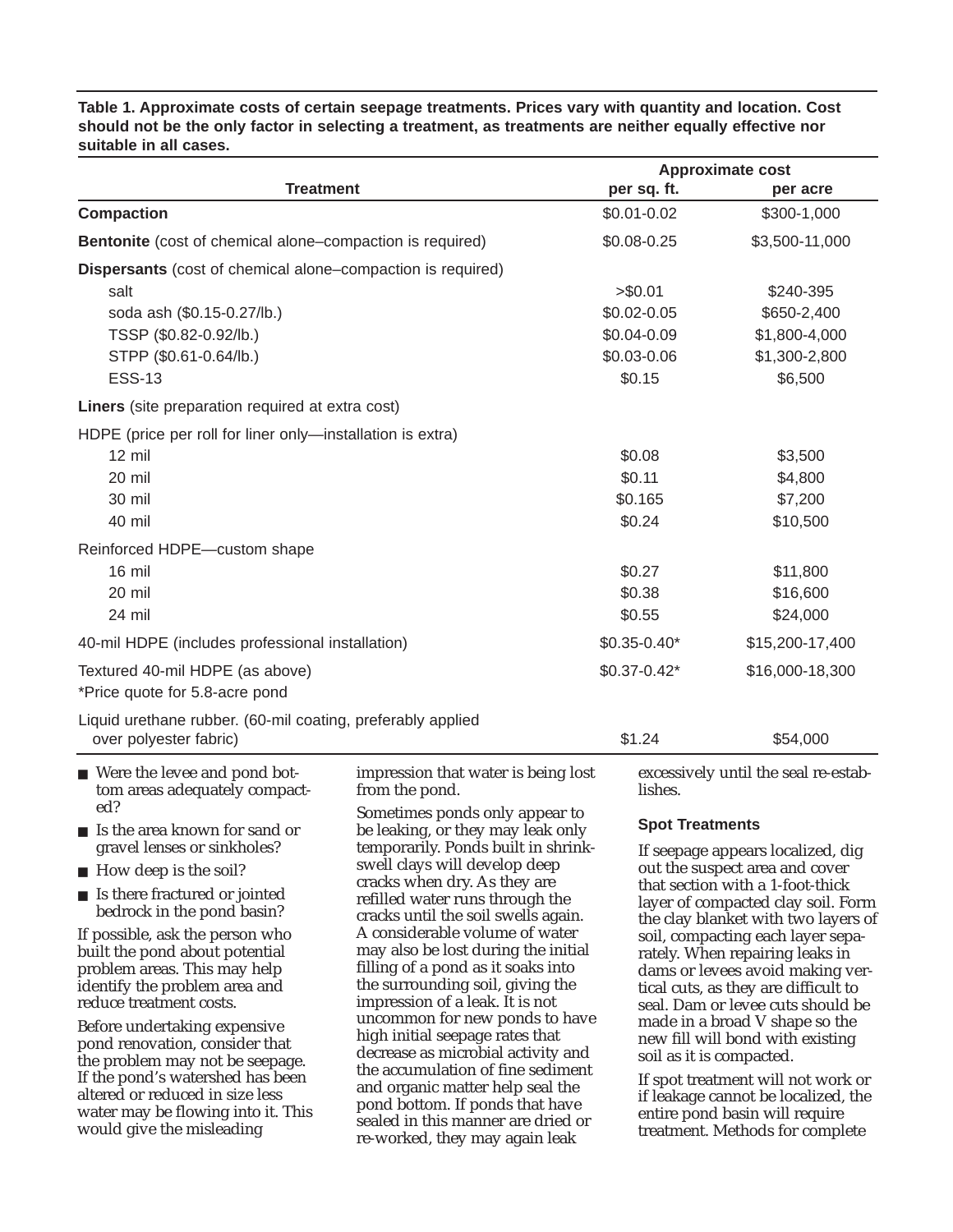| Table 2.                                                                                                          |                                                                         |                                                                       |                                                                                                                                        |
|-------------------------------------------------------------------------------------------------------------------|-------------------------------------------------------------------------|-----------------------------------------------------------------------|----------------------------------------------------------------------------------------------------------------------------------------|
| <b>Specific problem</b>                                                                                           | <b>Possible</b><br>reason for leakage                                   | <b>Treatment options</b>                                              | <b>Requirements</b>                                                                                                                    |
| Seepage through a well-<br>graded soil (one with a                                                                | Poor initial compaction.                                                | Compaction                                                            | Drain; dry pond enough for<br>equipment to enter.                                                                                      |
| wide mix of particle sizes-<br>sand, silt and clay), more<br>than 15% clay.                                       | Sand lenses or other areas<br>of high seepage.                          | Plow and mix soil, cover<br>suspect areas with fresh mix,<br>compact. |                                                                                                                                        |
| Exposed layer of porous<br>soil, sand/silt/gravel mixes,                                                          | Poor initial compaction.                                                | Compaction                                                            | Requires at least 10% clay.                                                                                                            |
| usually with less than<br>15% clay.                                                                               | Too little clay<br>(less than 10%).                                     | Clay blanket                                                          | Requires local source of<br>clayey soil to be cost<br>effective.                                                                       |
|                                                                                                                   |                                                                         | Bentonite                                                             | Requires supporting foun-<br>dation soil; must be kept<br>wet or will crack and leak<br>again.                                         |
|                                                                                                                   |                                                                         | Liner                                                                 | Requires prepared site,<br>professional installation.                                                                                  |
| Thin layer of soil on top<br>of undesirable foundation-<br>rock fractures, jointed<br>bedrock, solution cavities. | Poor initial compaction.                                                | Compaction                                                            | Requires at least 10% clay<br>and soil thickness of 12 to<br>18 inches.                                                                |
|                                                                                                                   | Too little clay; pond<br>bottom soil layer too thin.                    | Compacted clay blanket                                                | Requires nearby source of<br>suitable clayey material.                                                                                 |
|                                                                                                                   |                                                                         | Liner                                                                 | Requires prepared site,<br>professional installation.                                                                                  |
| Clayey soil that leaks.<br>Typically high calcium<br>soils.                                                       | Seepage through clayey<br>soil because of aggregated<br>soil structure. | Compaction                                                            | Requires strong compac-<br>tive force at near optimum<br>soil moisture to change<br>soil particle structure,<br>reducing permeability. |
|                                                                                                                   |                                                                         | Soil dispersant with<br>compaction                                    | Requires dispersants to<br>change soil particle<br>orientation.                                                                        |

pond basin work-overs include simple compaction, compaction aided by additives, or the addition of a liner.

#### **Compaction**

For many soils, compaction is critical to reducing leakage. Compaction works well when the soil has a wide and well-graded range of soil particle sizes. With soil containing sand, silt and at least 10 percent clay, water acts as a lubricant and the force of compaction squeezes air from the soil and locks the different size particles into the smallest possible arrangement. This leaves little space for water to move through the compacted layer. For adequate compaction be certain to:

- 1) compact thin layers;
- 2) use sufficient compactive force; and
- 3) make sure that the soil has the right amount of moisture.

Compact no more than 8 to 9 inches of loose soil at a time. This will give a compacted layer about 6 inches thick. This is critical, as the force of compaction diminishes quickly with soil depth. Compacting only the top of a pile does little to reduce the permeability of the soil underneath.

Using specific equipment is essential. A bulldozer alone will not compact adequately, as the broad tracks on a dozer are designed to spread out the weight of the machine to keep it from sinking into the soil. A sheepsfoot roller behind a bulldozer compacts much better (Fig. 1). As the roller makes repeated passes, compacting the soil and making it firm, the roller begins to "walk" out of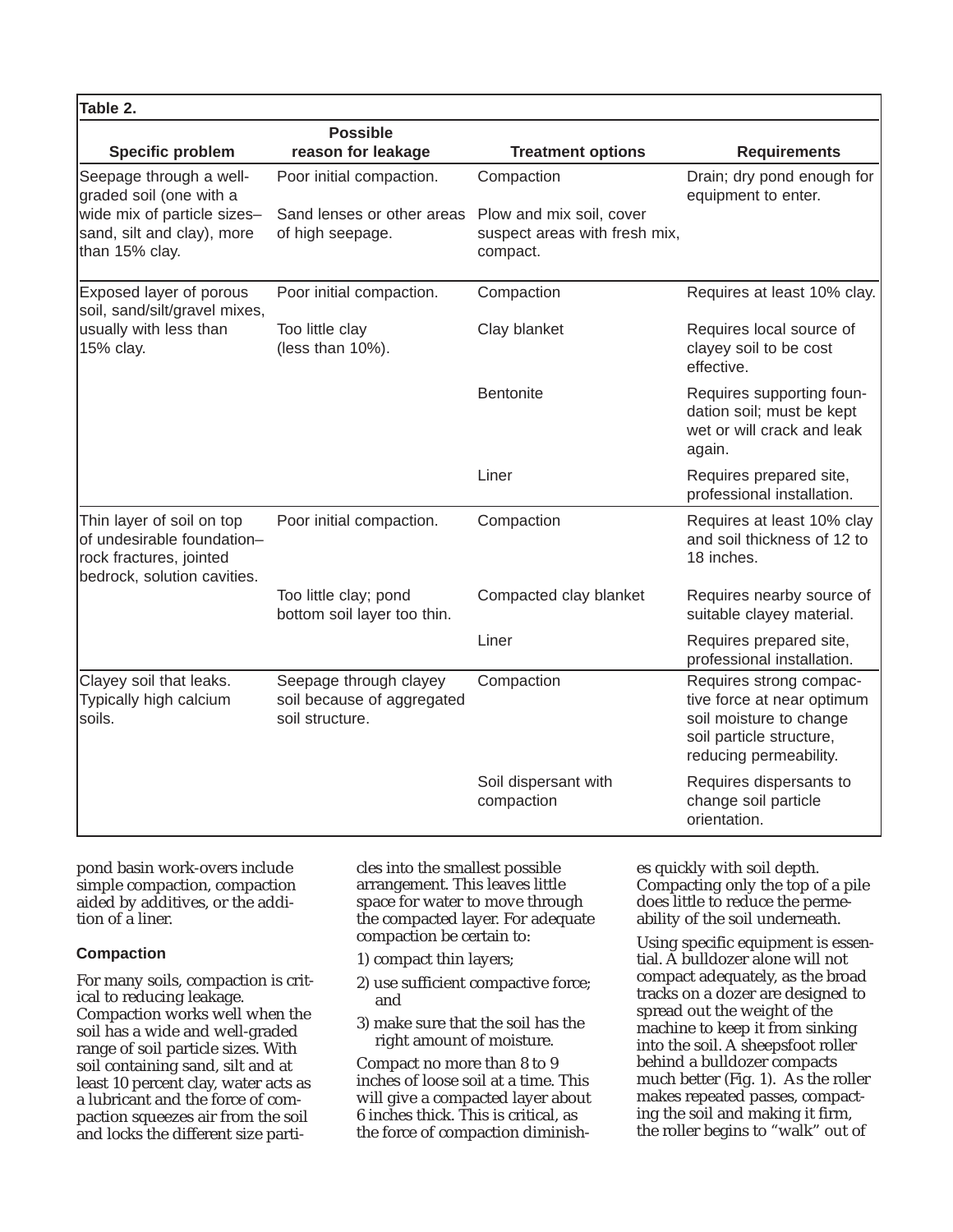

*Figure 1. Sheeps foot roller.*

the soil on the feet extending from the drum. Adequate compaction will require at least four to six passes of the roller over all of the pond bottom and sides. Tractordrawn wheeled dirt pans also can be used over the dam or levee, although they do not compact as well as a roller.

The amount of water in the soil when it is compacted affects the resulting permeability, especially for clay soils. Though determining the optimum moisture content for a soil requires laboratory tests, a good indication in the field is soil that is too wet for good tilth but not so wet that water oozes out when it is compacted. If the soil is too wet, it can be disked to speed the drying process. If the soil is too dry, spray water over the site and allow it to soak in before proceeding.

When compacting an existing pond, the bottom must be dry enough to support the weight of the equipment. Remove any vegetation, tree stumps, roots and large stones. Disk the pond bottom to a depth of 16 to 20 inches, mixing the soil and ensuring that the soil moisture is near optimum before compaction.

Seepage increases proportionally with water depth. For ponds less than 10 feet deep, a 1-foot-thick layer of compacted soil is usually sufficient. This layer should be composed of two separate layers, each compacted separately. Soil will need to be stockpiled to one side or "borrowed" from a nearby site in order to apply a second layer to a compacted pond bottom. For each foot of water depth beyond 10 feet, an additional 2 inches of compacted fill is recommended.

#### **Clay Blanket**

Compacted blankets of clay soil have been used successfully to seal areas of exposed, fractured rock or other permeable material. The best soils are those with a wide range of soil particle sizes and with 20 percent or more clay. Again, a minimum thickness of 1 foot is recommended. When suitable soils are available nearby, it is relatively inexpensive to cover the pond bottom with compacted soil layers. Hauling in soil from a distant site adds greatly to the cost. The failure of clay blankets is often associated with on-site application problems. If the soil is dry, clods should be broken apart and water worked into the soil to achieve proper moisture content.

#### **Bentonite**

Sodium bentonite is a highly plastic clay that expands 8 to 20 times in volume when wet. It is used to fill in voids in porous soils. Bentonite has been used successfully on relatively sandy soil (at least 10 to 15 percent sand) where there is adequate support for the bentonite-treated layers. Calcium bentonite does not swell to the same extent as sodium bentonite and should not be used.

The amount of bentonite needed varies with soil type and laboratory testing is recommended to determine optimum application rates. Given its high cost, bentonite is more suited to spot treatments or small ponds. Typical application rates are:

| <b>Application rate</b> |           |  |
|-------------------------|-----------|--|
| lbs./ sq.ft. tons/acre  |           |  |
| $1.0 - 1.5$             | 22-33     |  |
| $1.5 - 2.0$             | $33 - 44$ |  |
| $2.0 - 2.5$             | 44-54     |  |
|                         |           |  |

For best results, spread bentonite over the pond bottom at the recommended rate and mix it in with a disk or tiller to a depth of 6 inches. Moisten the soil if necessary, and compact the pond bottom as described in the section on compaction. Seepage will not decrease immediately because the clay swells slowly. Once treated, the pond bottom should be kept moist to prevent the clay from cracking and shrinking.

If a pond cannot be drained, granular bentonite can be used as a spot treatment over a suspected seepage area. The granular form allows the bentonite to sink to the pond bottom before dispersing. The proprietary compound ESS-13 (Seepage Control, Inc.), a resinous polymer emulsion, also can be applied to undrained ponds to reduce seepage.

#### **Soil Dispersants**

There is a common misconception that soils with adequate amounts of clay will not leak. In fact, not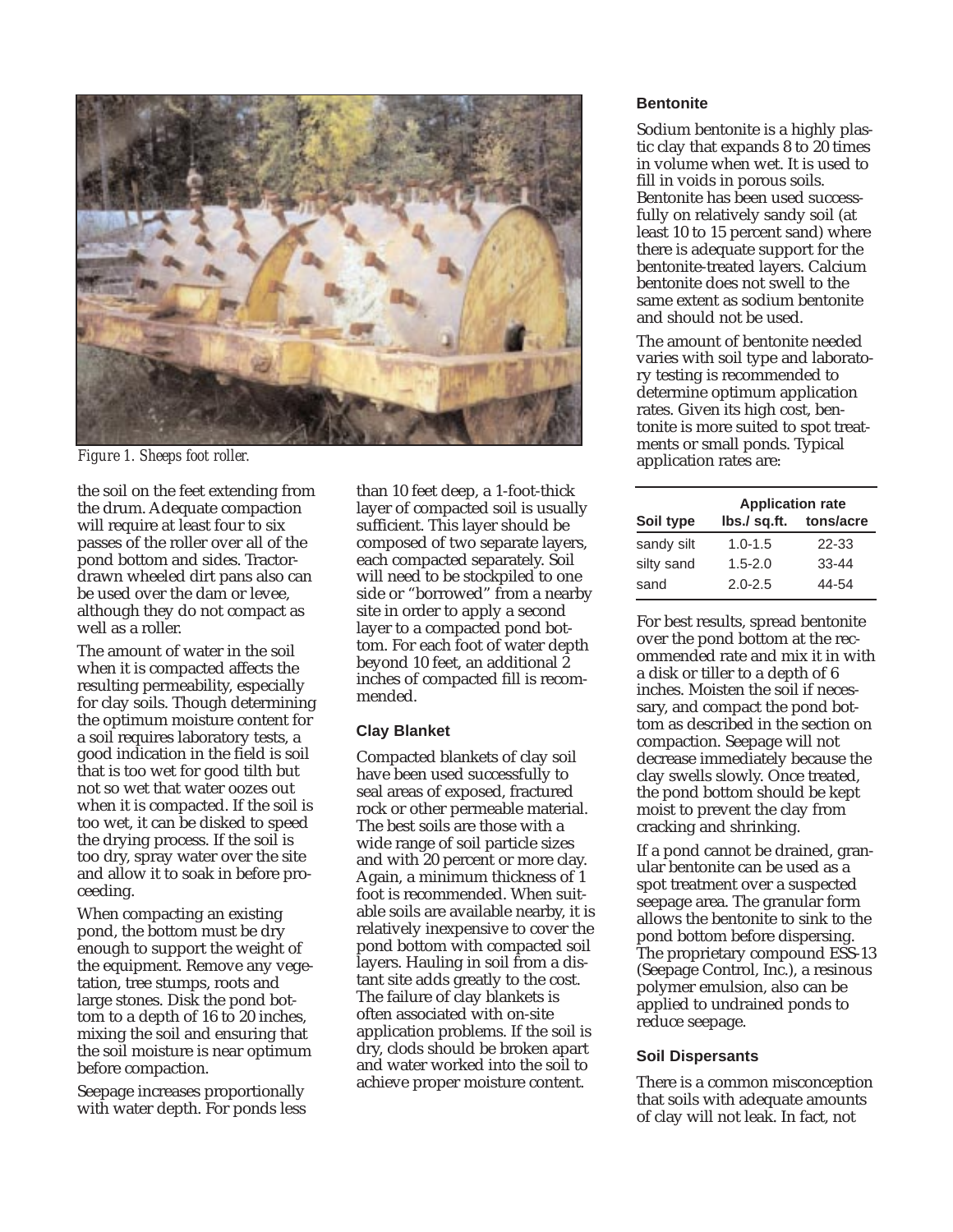all clays are alike, and the arrangement of clay particles in a soil greatly influences permeability. Dispersants can be added to soil to reduce aggregation and permeability. As the name implies, dispersants aid in changing the soil structure from the open, aggregated form to a dispersed form that is less permeable to water. They work best on calciumsaturated clay minerals; therefore, soils derived from limestone are the likeliest candidates for the effective use of a dispersant. Dispersants will work only with aggregated soils (with an open, honeycomb arrangement of soil particles) with more than 50 percent silt and clay-sized particles and at least 15 percent clay. Because of the technical nature of soil dispersants and clay mineralogy, pond owners should seek expert advice in selecting an appropriate dispersant, if the use of one is indicated.

Common salt is recommended as a dispersant only for soils with a high cation exchange capacity (CEC), typically montmorillonite clays. Soda ash (sodium carbonate) is also used as a sodiumbased dispersant. For kaolin clays (low CEC), sodium polyphosphates are more effective than plain salt because of the additional reaction of clay with the phosphate. Three commonly used polyphosphates are tetrasodium pyrophosphate (TSPP), sodium tripolyphosphate (STPP), and hexametaphosphate (SPP). The proprietary compound ESS-13 also functions as a soil dispersant.

A field test for the effectiveness of a polyphosphate dispersant is to add a pinch of the dispersant to a handful of moist soil. If the soil becomes noticeably wetter as it is rolled between the fingers, the dispersant should be effective.

Dispersants are applied in the same way as bentonite. Disk the pond bottom and spread the dispersant evenly over the surface. Mix the soil and compact it as outlined in the section on compaction. Again, a minimum of two, 6-inch-thick compacted layers is recommended. Adequate compaction is an important part of the treatment, as the dispersants work with the force of compaction to change the soil structure.

Typical application rates are:

| <b>Dispersing</b><br>agent                                         | <b>Application rate</b><br>lbs./<br>sq. ft. | tons/<br>acre |  |  |
|--------------------------------------------------------------------|---------------------------------------------|---------------|--|--|
| salt                                                               | $0.2 - 0.3$                                 | $4.4 - 7.2$   |  |  |
| soda ash                                                           | $0.1 - 0.2$                                 | 22-44         |  |  |
| sodium                                                             |                                             |               |  |  |
| polyphosphates                                                     | $0.05 - 0.1*$                               | $1.1 - 2.2$   |  |  |
| *Higher rates are indicated for high CEC<br>montmorillonite clays. |                                             |               |  |  |

When ponds treated with dispersants are filled, the water will probably become muddy and may take weeks to clear. (Alum or lime should not be used to treat for this turbidity, as they will counteract the effect of the dispersants.) Dispersant salts might also leach out into the water and affect its suitability for use as a water source.

#### **Liners**

Properly installed, a liner is 100 percent effective in stopping seepage. For soils with high gypsum content, a liner is the only option. Because of the relatively high cost, liners have been used primarily for ornamental ponds, water storage, fish hatcheries, and research facilities. However, advances in liner technology achieved through their widespread use for landfills, hazardous waste, and water storage facilities have caused prices to fall.

Proper liner installation is important. A liner's edges usually are anchored into a trench built around the pond perimeter.

Many factors influence the selection of a liner material, and consumers have a wide choice of products. Modern plastics are environmentally safe, withstand freezing, and are UV-stabilized for long-term exposure to the sun. With care, a pond liner can last 20 to 25 years.

Liner thickness is measured in thousandths of an inch (mils). Twelve- to 20-mil liners can be used in sandy soils, while thicker liners are required to prevent punctures in rocky soils. In some cases, an inexpensive geotextile mat is applied under the liner to protect against punctures. Liners 20 mils or less in thickness are more suitable for temporary uses. For permanent aquaculture facilities, 30- to 40-mil liners are recommended. Thin liners will be punctured by plant sprouts along pond edges unless a sterilant is applied before the liner is installed. Obviously, even thick liners must be protected to a reasonable degree. For example, cattle should not be allowed to trample lined ponds.

Liners can be made from highdensity polyethylene (HDPE) or low-density polyethylene(LDPE). LDPE is more flexible and is used where there is more shifting or movement of the soil, while HDPE is more resistant to chemicals. Polyethylene is both economical and durable and can be fiberreinforced for greater strength. Seams on polyethylene liners are best sealed by heat welding or extrusion, which calls for custom fabrication for smaller ponds or professional installation on larger ponds. Vinyl can also be used for liners and, though less resistant to aging than polyethylene, it can be sealed and patched with solvent adhesives.

For smaller, ornamental ponds, butyl rubber is typically used as a liner material. A proprietary, liquid urethane rubber product is also available. It conforms to any pond shape and seals around pipes and other structures. Professional installation is recommended but gallon kits and an instructional video are available to homeowners.

Liners will become slippery with time, which can create a safety hazard where pond slopes are steep. Using a textured plastic liner, or embedding small stones in the liner's sides with a liquid urethane rubber product will provide a non-slip surface.